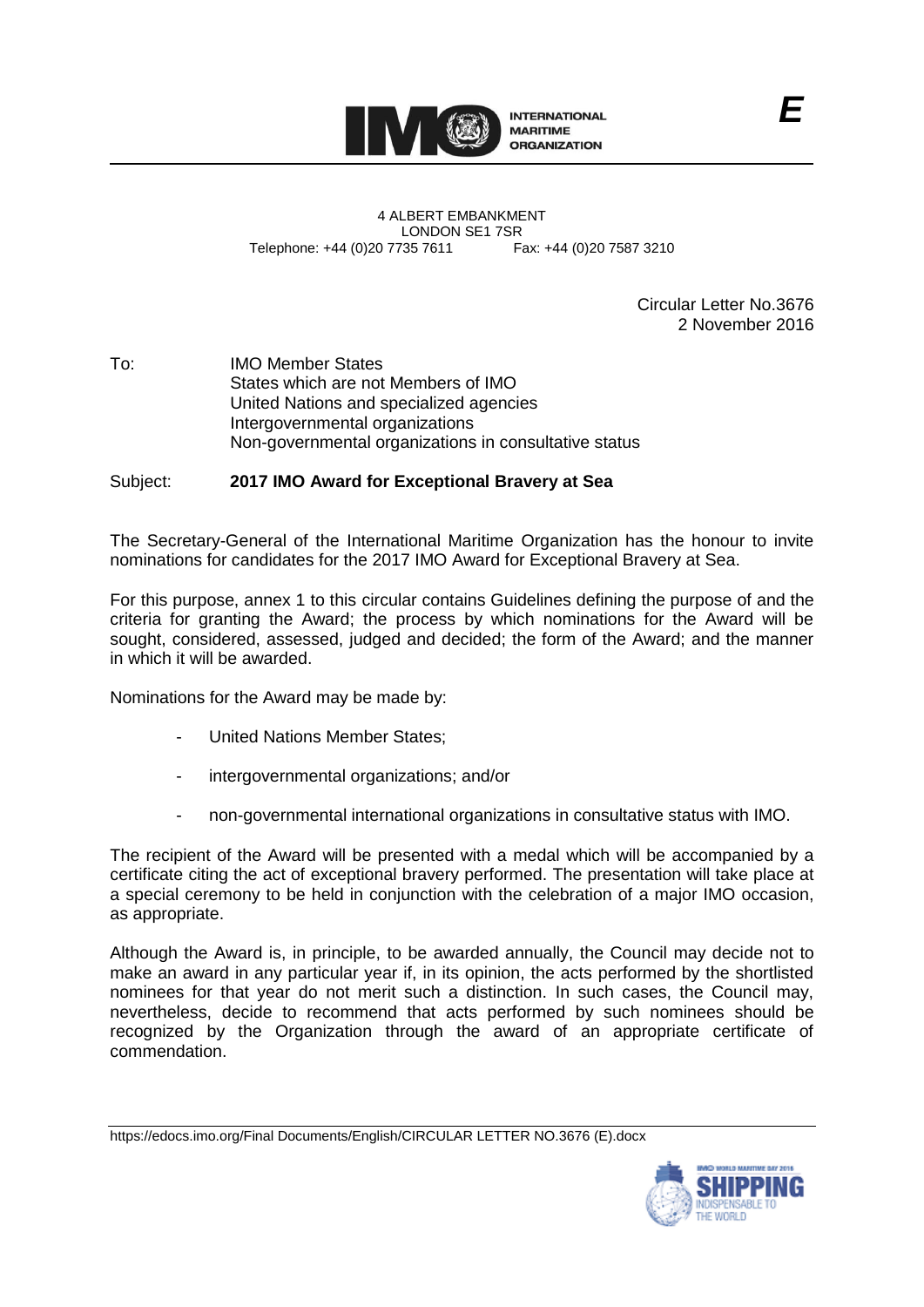The Secretary-General would be most grateful if nominations of candidates to be considered for the 2017 Award (**for actions performed during the period 1 March 2016 to 28 February 2017**) could be sent as soon as possible in order to reach IMO by **no later than 14 April 2017**. It should be noted that actions performed outside the qualifying period, and nominations received after the deadline has expired, will not be eligible for consideration.

Nominations should indicate clearly the nominating Government (and need not be confined to its own nationals) or organization and bear an appropriate mark of authentication. To this end, a nomination form, which should be completed, is attached (annex 2). In addition, in order to ensure that adequate information is given to enable the Panel of Judges to assess the merits of the candidates concerned and to facilitate the task of the Panel of Judges in considering the nominations for the 2017 Award, a form entitled "Description of Circumstances and Events" has been developed (annex 3), which should also be completed and submitted by nominating Governments/organizations, together with the nomination form, and a short narrative of events (not exceeding three pages). In this connection, it would be appreciated if Governments and organizations, when nominating candidates, provide, in paragraph 7 of annex 3, sufficient information on the rescue act in the narrative, most especially the reasons why the rescue act in question warrants the description of "exceptional bravery at sea", to enable a proper and fair assessment by the judging panels.

All nominations should be submitted to [ero@imo.org](mailto:ero@imo.org) and/or addressed to:

The Secretary-General International Maritime Organization 4 Albert Embankment London SE1 7SR United Kingdom

\*\*\*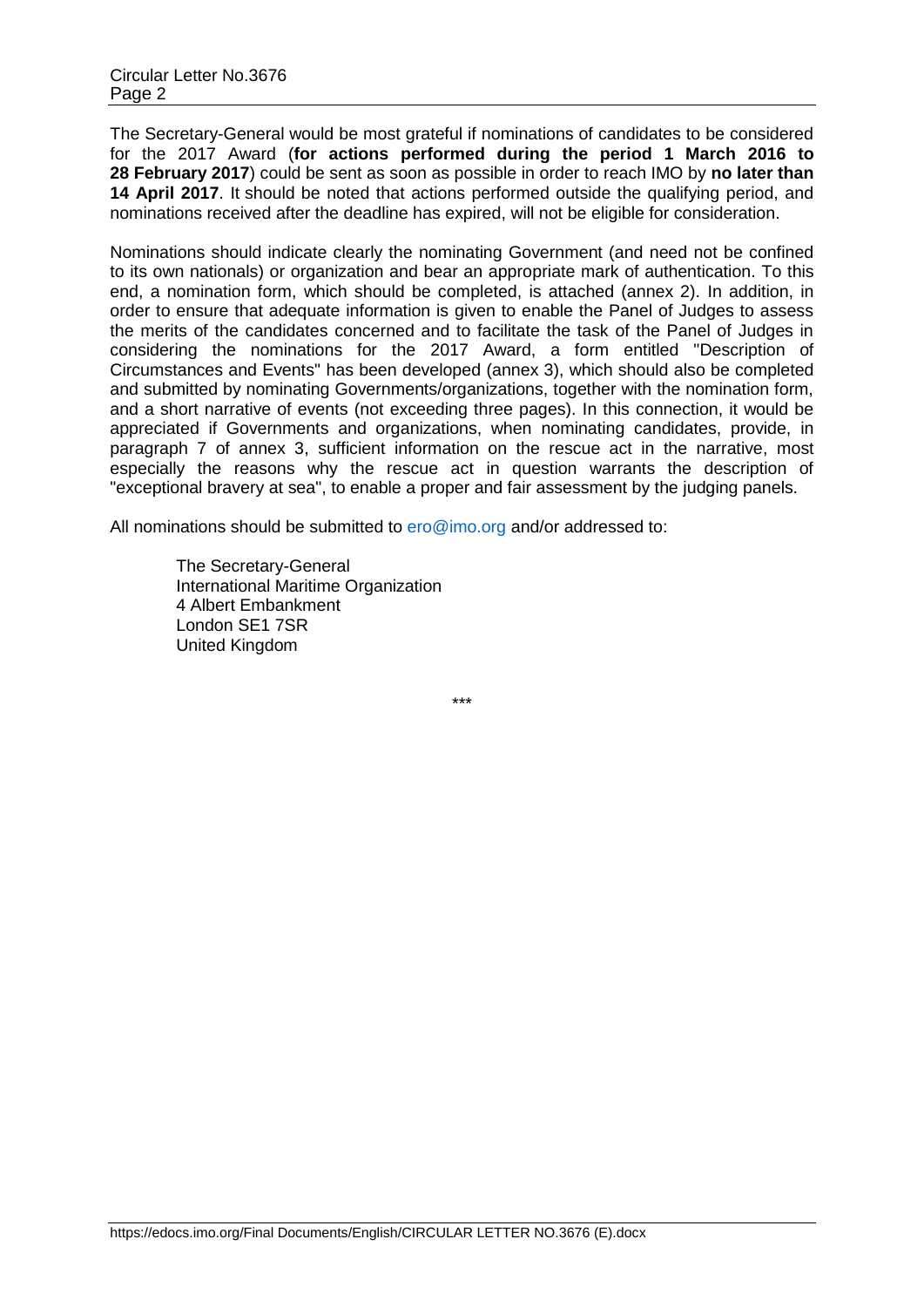# **ANNEX 1**

## **GUIDELINES FOR THE IMO AWARD FOR EXCEPTIONAL BRAVERY AT SEA**

#### **Introduction**

1 The aim of these Guidelines is to define the purpose of, and the criteria for granting, the IMO Award for Exceptional Bravery at Sea ("the Award"). They stipulate the process by which nominations for the Award will be sought, considered, assessed, judged and decided; the form of the Award; and the manner in which it will be awarded.

#### **Purpose and Criteria**

2 The purpose of the Award is to provide a unique, international recognition for those who, at the risk of losing their own life, perform acts of exceptional bravery, displaying outstanding courage at sea.

3 The Award will be conferred on individuals or groups of individuals who, at the risk to their own life, perform acts of exceptional bravery in attempting to save life at sea or in attempting to prevent or mitigate damage to the marine environment. Except in the most extraordinary circumstances, the nominated rescues should occur at sea or those rescued should emanate from a vessel. The Award may also be granted posthumously.

#### **Nominations**

4 Nominations for the Award should be made by United Nations Member States, intergovernmental organizations and non-governmental organizations. Such nominations should be addressed to the Secretary-General (in accordance with procedures outlined in the circular inviting nominations) and should provide a full description of the circumstances and events giving rise to the nomination. They should, as appropriate, include such factors as:

- .1 location of the incident;
- .2 prevailing weather conditions;
- .3 skill displayed;
- .4 leadership demonstrated;
- .5 determination to conduct the rescue operation;
- .6 exceptional courage demonstrated;
- .7 degree of risk (to human lives and/or the marine environment) involved; as well as
- .8 any other information supporting the nomination.

#### **Form of the Award**

5 The Award will take the form of a medal which will be accompanied by a certificate citing the act of exceptional bravery performed.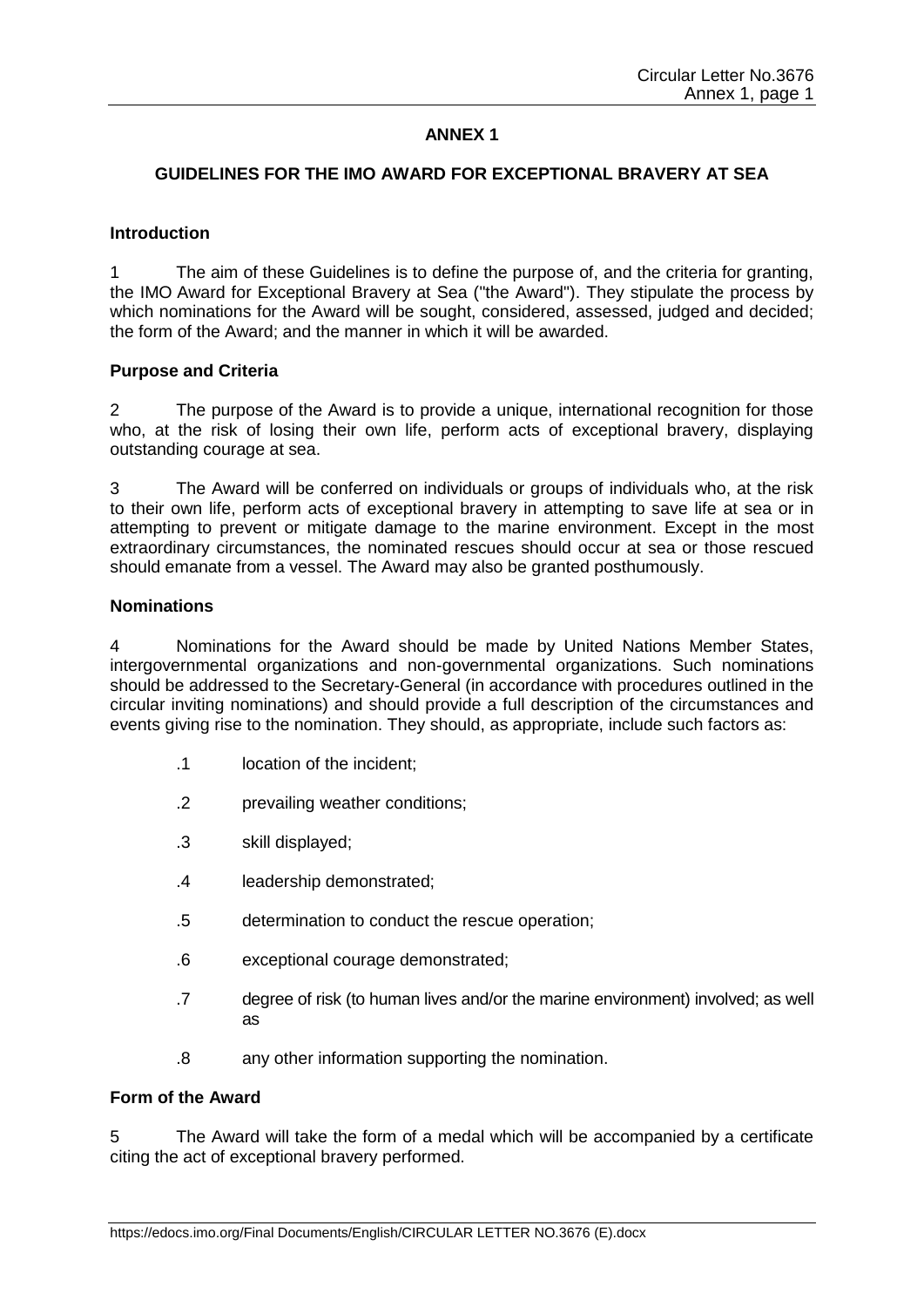## **Assessment Panel**

6 Nominations for the Award will be scrutinized by an Assessment Panel composed of the Secretary-General or his nominee, as Chairman, together with experts nominated by the following non-governmental organizations (NGOs) in consultative status with IMO:

- the International Chamber of Shipping (ICS);
- the International Maritime Pilots' Association (IMPA);
- the International Federation of Shipmasters' Associations (IFSMA);
- the International Salvage Union (ISU);
- the International Maritime Rescue Federation (IMRF); and
- the International Transport Workers' Federation (ITF).

7 When the circumstances of a nomination involve marine environmental protection, an expert nominated by relevant environmental NGOs will be included in the Panel.

8 The members of the Panel will be appointed by the Secretary-General and will serve for one year in their personal and expert capacity and not as representatives of the organizations nominating them.

9 The function of the Assessment Panel will be to review the nominations for the Award, taking into account the Award's purpose and criteria vis-à-vis the description of the factual circumstances giving rise to the nomination and the related supporting documentation. The Panel will submit to a Panel of Judges a shortlist ranking the nominees in order of preference, along with the rationale for their recommendation.

## **Panel of Judges**

10 A Panel of Judges composed of the Chairmen of the Maritime Safety Committee, the Marine Environment Protection Committee, the Legal Committee, the Technical Cooperation Committee and the Facilitation Committee and chaired by the Chairman of the Council will consider the recommendations of the Assessment Panel and select the recipient of the Award.

11 In the event that one or more of the participating Chairmen is not available to serve, the corresponding Vice-Chairmen (or the 1st Vice-Chairman of Committees which are served by more than one Vice-Chairman) may serve in their place as members of the Panel.

12 In the event that the Chairman of the Panel (i.e. the Chairman of the Council) is not available, the Vice-Chairman of the Council will serve as Chairman.

13 No Award will be made in the event that the Panel of Judges decides that the acts performed by the shortlisted nominees do not merit the Award. In such cases, however, the Panel of Judges may, nevertheless, decide to recommend that one or more of the acts performed by such nominees should be recognized by the Organization through the award of an appropriate certificate.

14 The Council will be invited to endorse the outcome of the Panel of Judges.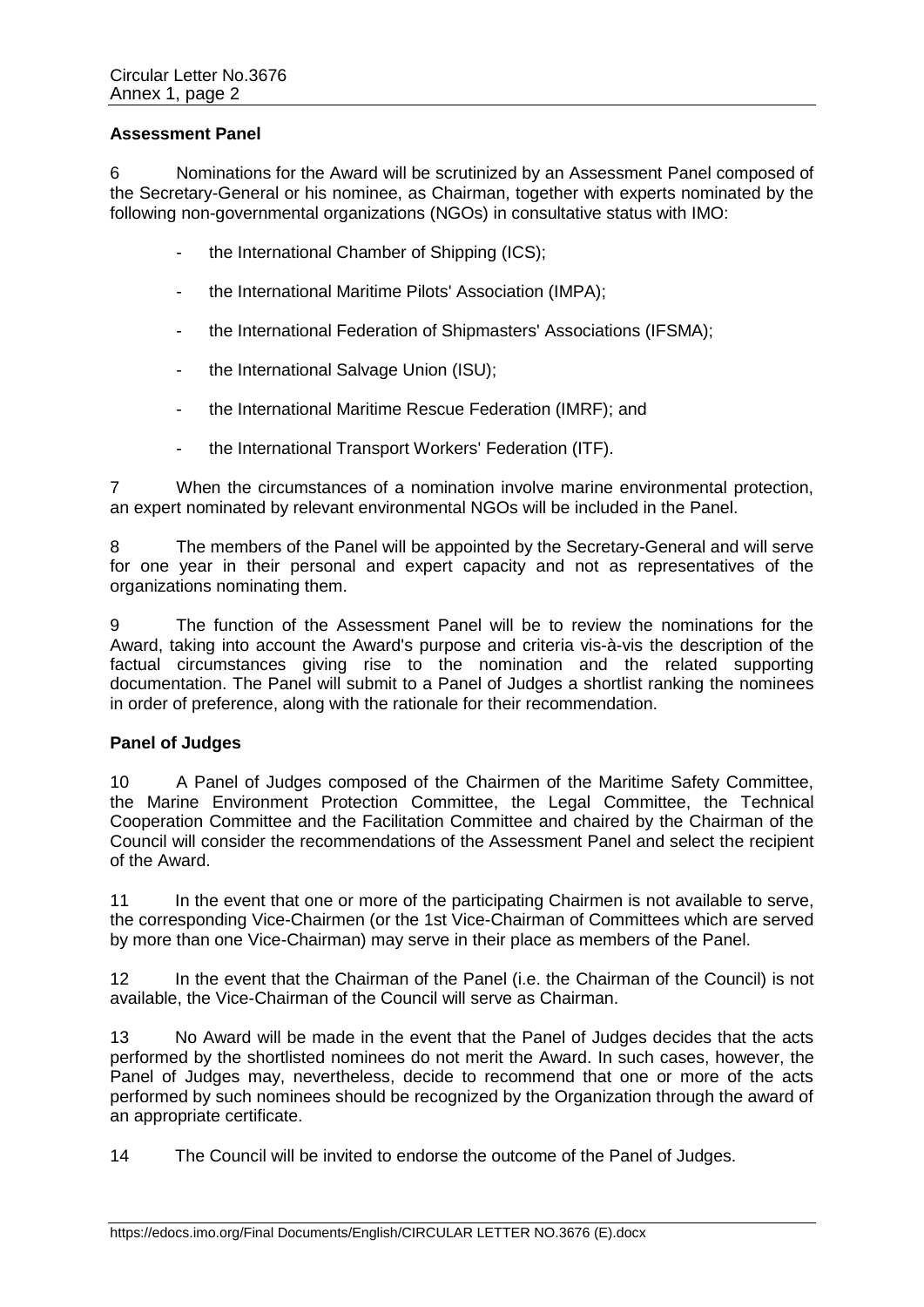#### **Award ceremony**

15 The IMO Award for Exceptional Bravery at Sea will be presented by the Secretary-General at IMO Headquarters on the occasion of World Maritime Day or another major IMO occasion, as appropriate, taking into account, inter alia, the availability of the recipient.

16 In exceptional circumstances the Award may be presented at an alternative location, possibly in conjunction with a World Maritime Day parallel event celebration.

#### **Timetable**

17 Every effort should be made to ensure that a timetable along the following lines, leading to the Award ceremony, be observed:

|                          | Circular letter inviting nominations                               | September                         |
|--------------------------|--------------------------------------------------------------------|-----------------------------------|
| $\blacksquare$           | Deadline for receipt of nominations                                | April (following year)            |
| $\overline{\phantom{a}}$ | Review by Assessment Panel                                         | May                               |
|                          | Consideration by the Panel of Judges                               | June (Friday before Council week) |
|                          | Council invited to endorse outcome of<br>Panel of Judges           | June                              |
| -                        | Notification of recipient and press release                        | June                              |
| -                        | Award Ceremony - World Maritime Day/<br>another major IMO occasion | September/to be determined        |

\*\*\*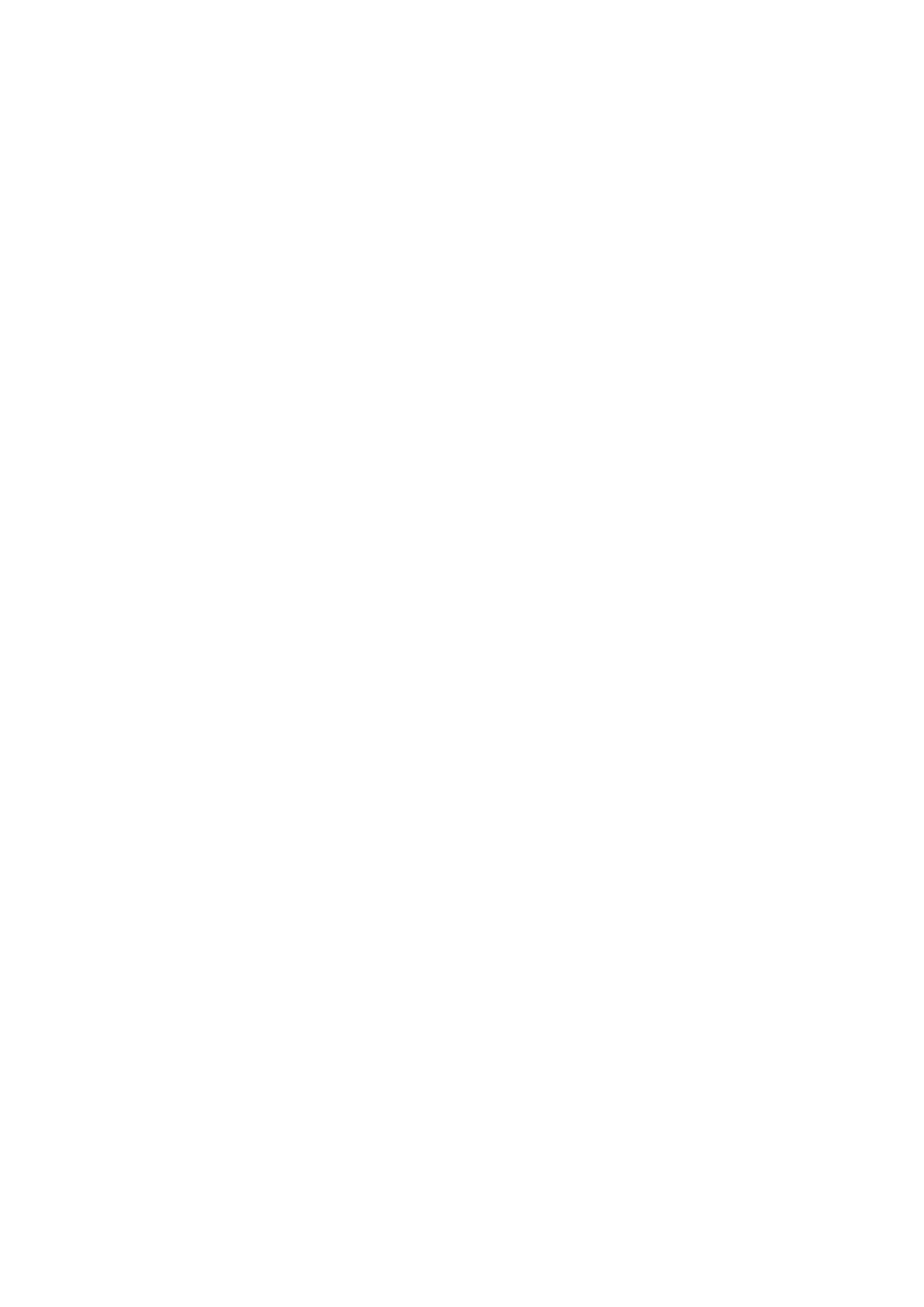## **ANNEX 2**

# **NOMINATION OF CANDIDATE FOR** THE 2017 IMO AWARD FOR EXCEPTIONAL BRAVERY AT SEA

| (Name of country)                                                                                             |  |  |  |  |  |
|---------------------------------------------------------------------------------------------------------------|--|--|--|--|--|
| or                                                                                                            |  |  |  |  |  |
| <b>The</b>                                                                                                    |  |  |  |  |  |
| (Name of organization)                                                                                        |  |  |  |  |  |
| hereby nominates (name, title and nationality of candidate (if an individual is nominated) to<br>be inserted) |  |  |  |  |  |
|                                                                                                               |  |  |  |  |  |
|                                                                                                               |  |  |  |  |  |
|                                                                                                               |  |  |  |  |  |
|                                                                                                               |  |  |  |  |  |
| for the 2017 IMO Award for Exceptional Bravery at Sea.                                                        |  |  |  |  |  |
|                                                                                                               |  |  |  |  |  |

|  | Signed: |                                    | Date: |
|--|---------|------------------------------------|-------|
|  | Name:   |                                    |       |
|  |         |                                    |       |
|  |         | Official seal (where appropriate): |       |

 $***$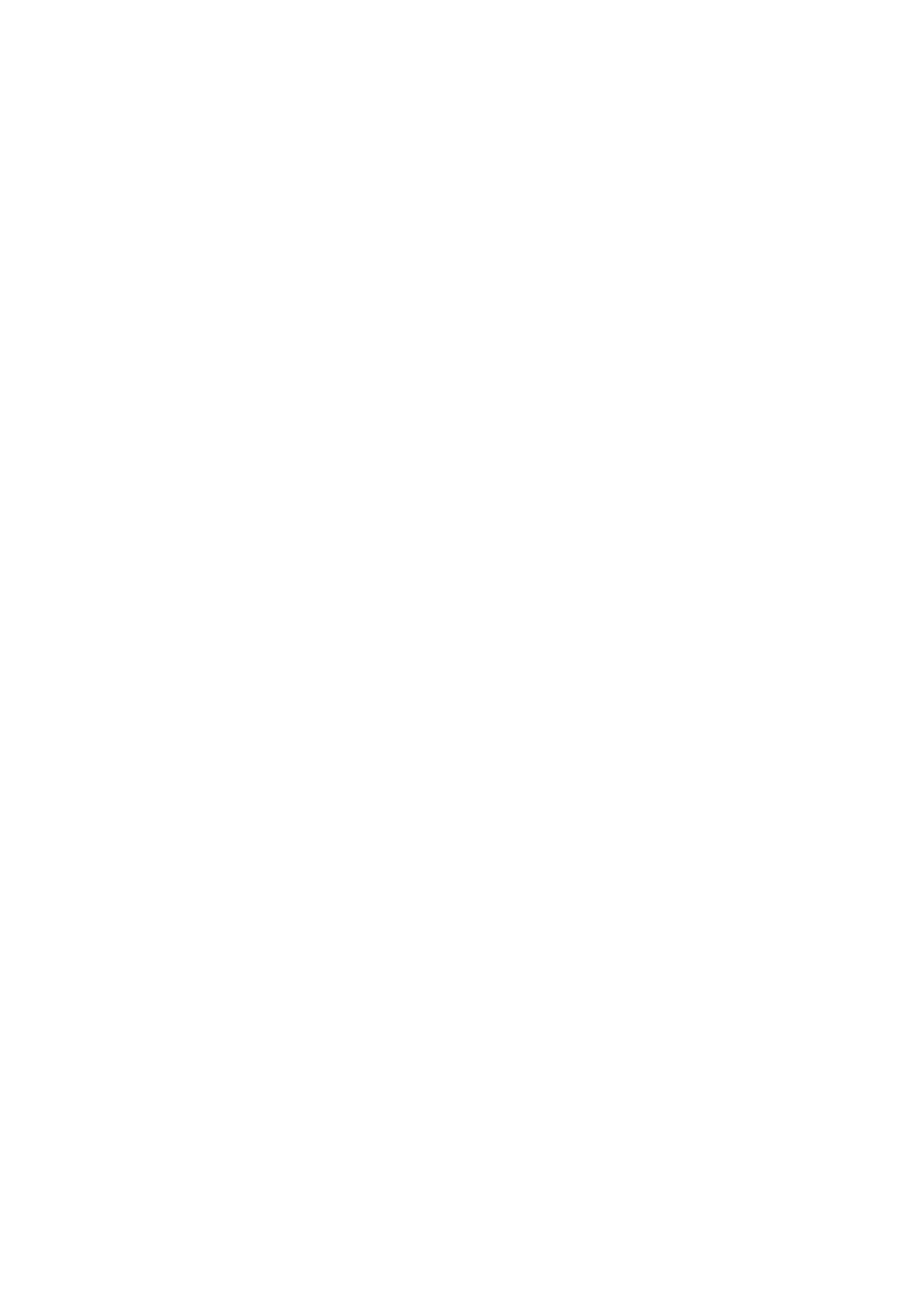# **ANNEX 3**

## **DESCRIPTION OF CIRCUMSTANCES AND EVENTS**

In accordance with paragraph 4 of the Guidelines for the IMO Award for Exceptional Bravery at Sea, the candidature of ……………[nominee]……………… is supported by the following description of the circumstances and events giving rise to the nomination. It is noted that not all of the information requested below may be available; nonetheless, as much information as possible should be provided to enable the Panel of Judges to make an informed decision.

1 Location of incident (latitude/longitude or distance/bearing from known geographic point of reference):

..........................................................................................................................

2 On-scene weather (wind/sea state/precipitation/temperature):

- 3 Details of incident (Please note that the intent of the Award is to recognize actions in response to a specific incident, rather than multiple incidents that may have occurred during the period of time under consideration, i.e. from 1 March 2016 to 28 February 2017):
	- .1 Nature of distress (sinking, fire, collision, etc.):
		- ......................................................................................................................
	- .2 Date/time of incident:
		- ......................................................................................................................
	- .3 Name/description of vessel (or person) in distress:

```
......................................................................................................................
```
.4 Total number of lives at risk:

......................................................................................................................

- .5 Number of lives saved:
	- ......................................................................................................................
- .6 Name of Maritime Rescue Coordination Centre (MRCC) (or other shore-based organization involved that may have relevant records of incident:

......................................................................................................................